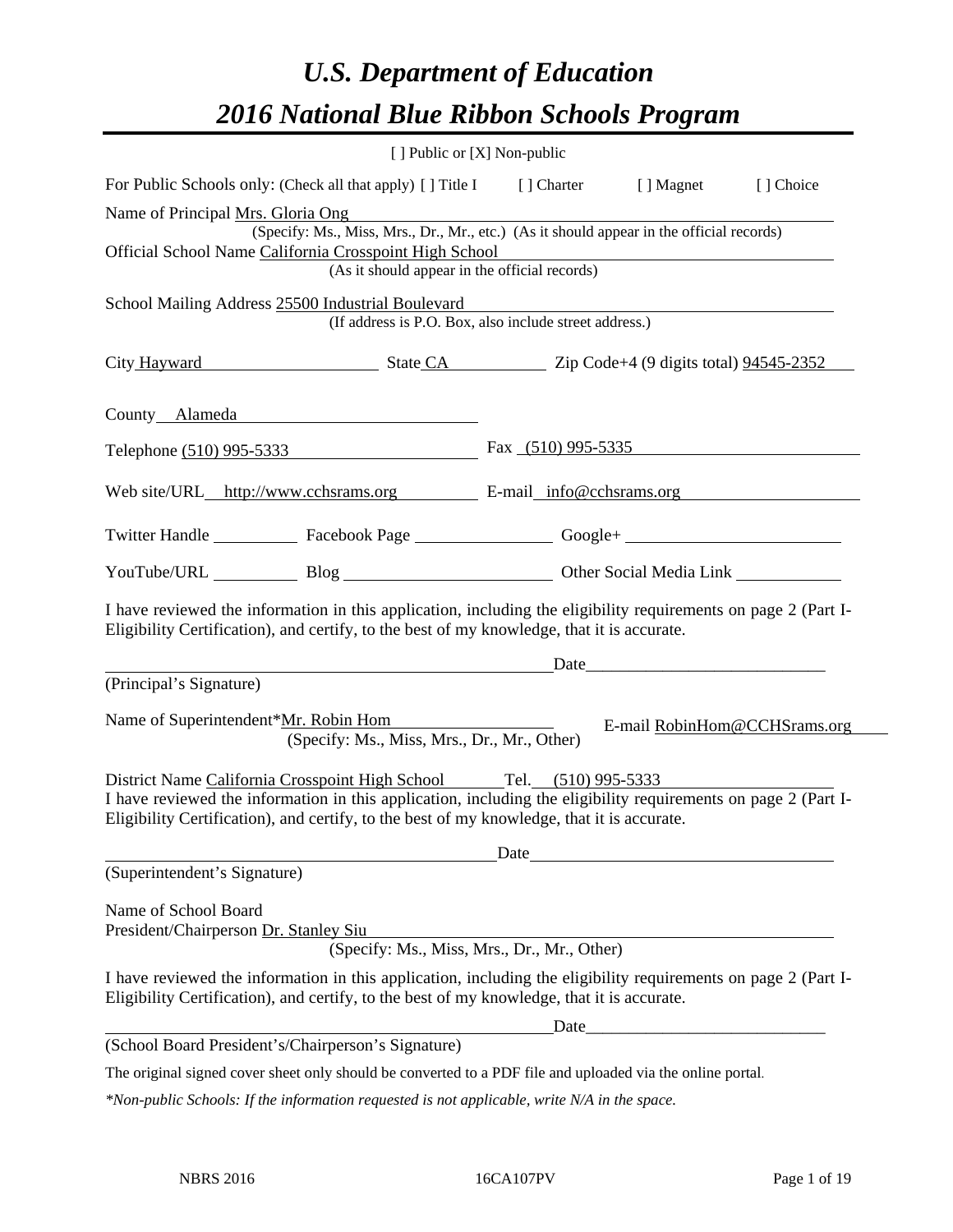The signatures on the first page of this application (cover page) certify that each of the statements below, concerning the school's eligibility and compliance with U.S. Department of Education and National Blue Ribbon Schools requirements, are true and correct.

- 1. The school configuration includes one or more of grades K-12. (Schools on the same campus with one principal, even a K-12 school, must apply as an entire school.)
- 2. The public school has met their state's accountability requirements (i.e., avoided sanctions) in participation, performance in reading (or English language arts) and mathematics, and other academic indicators (i.e., attendance rate and graduation rate) using the most recent accountability results available for the year prior to nomination.
- 3. To meet final eligibility, a public school must meet the state's accountability requirements (i.e., avoided sanctions) in participation, performance in reading (or English language arts) and mathematics, and other academic indicators (i.e., attendance rate and graduation rate) for the year in which they are nominated (2015-2016) and be certified by the state representative. Any status appeals must be resolved at least two weeks before the awards ceremony for the school to receive the award.
- 4. If the school includes grades 7 or higher, the school must have foreign language as a part of its curriculum.
- 5. The school has been in existence for five full years, that is, from at least September 2010 and each tested grade must have been part of the school for the past three years.
- 6. The nominated school has not received the National Blue Ribbon Schools award in the past five years: 2011, 2012, 2013, 2014, or 2015.
- 7. The nominated school has no history of testing irregularities, nor have charges of irregularities been brought against the school at the time of nomination. The U.S. Department of Education reserves the right to disqualify a school's application and/or rescind a school's award if irregularities are later discovered and proven by the state.
- 8. The nominated school or district is not refusing Office of Civil Rights (OCR) access to information necessary to investigate a civil rights complaint or to conduct a district-wide compliance review.
- 9. The OCR has not issued a violation letter of findings to the school district concluding that the nominated school or the district as a whole has violated one or more of the civil rights statutes. A violation letter of findings will not be considered outstanding if OCR has accepted a corrective action plan from the district to remedy the violation.
- 10. The U.S. Department of Justice does not have a pending suit alleging that the nominated school or the school district as a whole has violated one or more of the civil rights statutes or the Constitution's equal protection clause.
- 11. There are no findings of violations of the Individuals with Disabilities Education Act in a U.S. Department of Education monitoring report that apply to the school or school district in question; or if there are such findings, the state or district has corrected, or agreed to correct, the findings.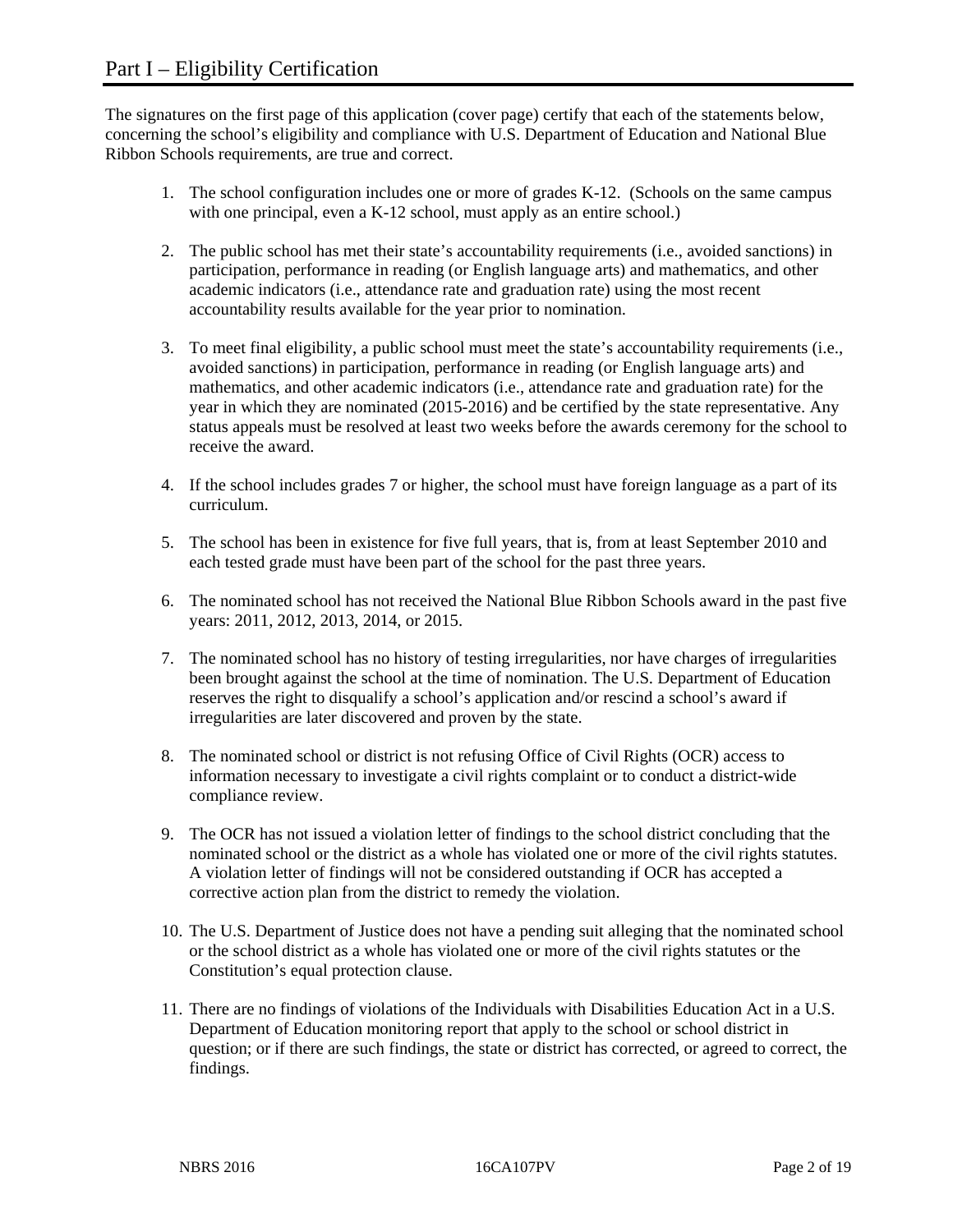#### **Data should be provided for the most recent school year (2015-2016) unless otherwise stated.**

**DISTRICT** (Question 1 is not applicable to non-public schools)

| Τ. | Number of schools in the district<br>(per district designation): | 0 Elementary schools (includes $K-8$ )<br>0 Middle/Junior high schools |
|----|------------------------------------------------------------------|------------------------------------------------------------------------|
|    |                                                                  | 0 High schools<br>$0 K-12$ schools                                     |

0 TOTAL

**SCHOOL** (To be completed by all schools)

2. Category that best describes the area where the school is located:

[] Urban or large central city

- [X] Suburban with characteristics typical of an urban area
- [ ] Suburban
- [ ] Small city or town in a rural area
- [ ] Rural
- 3. Number of students as of October 1, 2015 enrolled at each grade level or its equivalent in applying school:

| Grade                           | # of             | # of Females | <b>Grade Total</b> |
|---------------------------------|------------------|--------------|--------------------|
|                                 | <b>Males</b>     |              |                    |
| <b>PreK</b>                     | 0                | 0            | 0                  |
| $\mathbf K$                     | 0                | 0            | $\mathbf{\Omega}$  |
| 1                               | 0                | 0            | 0                  |
| $\overline{2}$                  | 0                | 0            | 0                  |
| 3                               | 0                | $\Omega$     | 0                  |
| $\overline{\mathbf{4}}$         | 0                | 0            | 0                  |
| 5                               | 0                | 0            | 0                  |
| 6                               | 0                | $\theta$     | 0                  |
| 7                               | 0                | 0            | 0                  |
| 8                               | $\boldsymbol{0}$ | 0            | 0                  |
| 9                               | 21               | 17           | 38                 |
| 10                              | 37               | 24           | 61                 |
| 11                              | 19               | 21           | 40                 |
| 12 or higher                    | 23               | 36           | 59                 |
| <b>Total</b><br><b>Students</b> | 100              | 98           | 198                |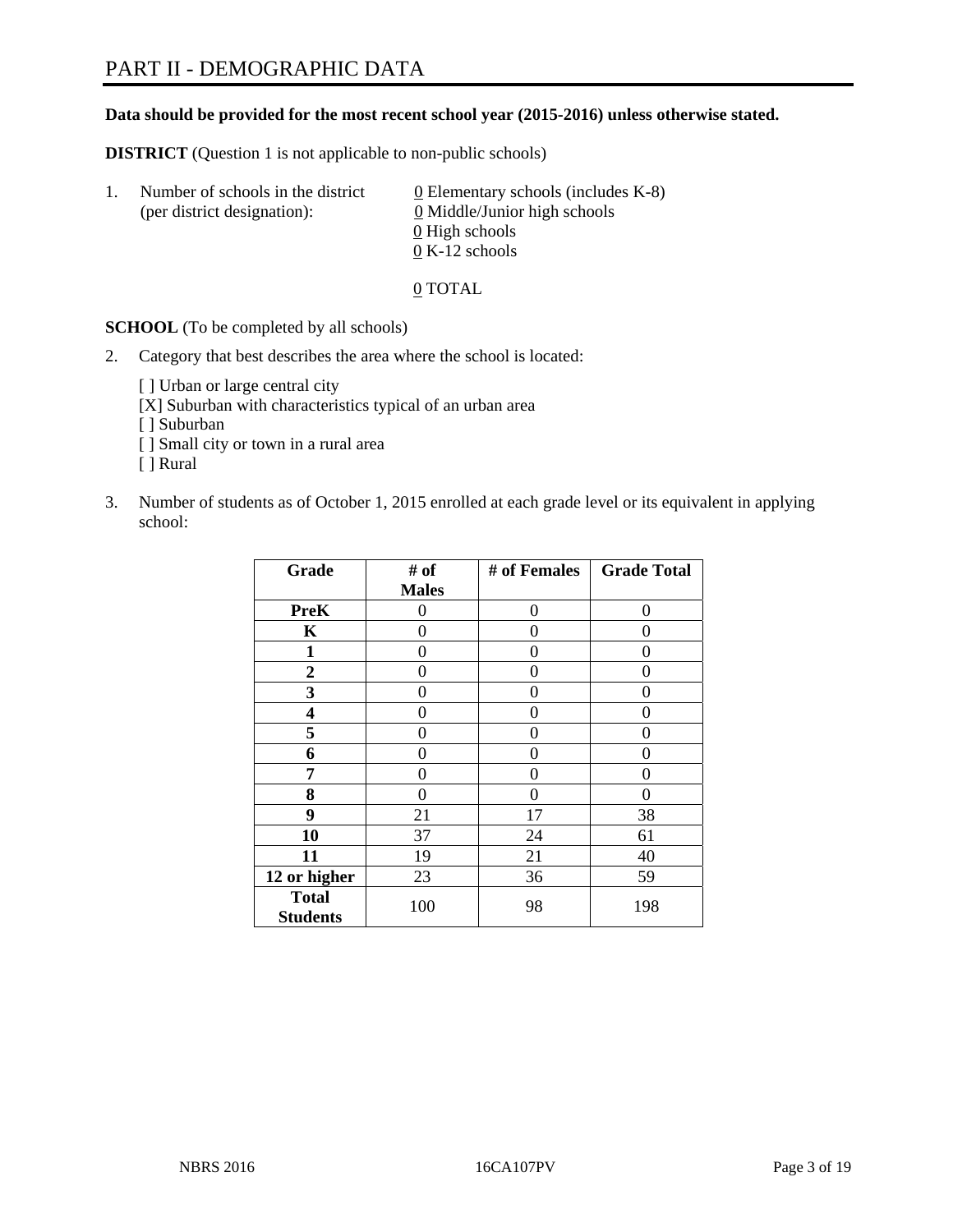- the school: 86 % Asian
- 4. Racial/ethnic composition of  $1\%$  American Indian or Alaska Native
	-
	- 1 % Black or African American
	- 2 % Hispanic or Latino
	- 0 % Native Hawaiian or Other Pacific Islander
	- 3 % White
	- 7 % Two or more races
		- **100 % Total**

(Only these seven standard categories should be used to report the racial/ethnic composition of your school. The Final Guidance on Maintaining, Collecting, and Reporting Racial and Ethnic Data to the U.S. Department of Education published in the October 19, 2007 *Federal Register* provides definitions for each of the seven categories.)

5. Student turnover, or mobility rate, during the 2014 – 2015 school year: 3%

This rate should be calculated using the grid below. The answer to (6) is the mobility rate.

| <b>Steps For Determining Mobility Rate</b>    | Answer |
|-----------------------------------------------|--------|
| $(1)$ Number of students who transferred to   |        |
| the school after October 1, 2014 until the    | 3      |
| end of the 2014-2015 school year              |        |
| (2) Number of students who transferred        |        |
| from the school after October 1, 2014 until   | 3      |
| the end of the 2014-2015 school year          |        |
| (3) Total of all transferred students [sum of | 6      |
| rows $(1)$ and $(2)$ ]                        |        |
| (4) Total number of students in the school as | 202    |
| of October 1, 2014                            |        |
| (5) Total transferred students in row (3)     | 0.030  |
| divided by total students in row (4)          |        |
| $(6)$ Amount in row $(5)$ multiplied by 100   | 3      |

6. English Language Learners (ELL) in the school:  $17\%$ 

34 Total number ELL

 Specify each non-English language represented in the school (separate languages by commas): Cantonese, Mandarin, Spanish, Vietnamese, Taiwanese, Tagalog, Indonesian

7. Students eligible for free/reduced-priced meals: 5 %

Total number students who qualify:  $\frac{10}{2}$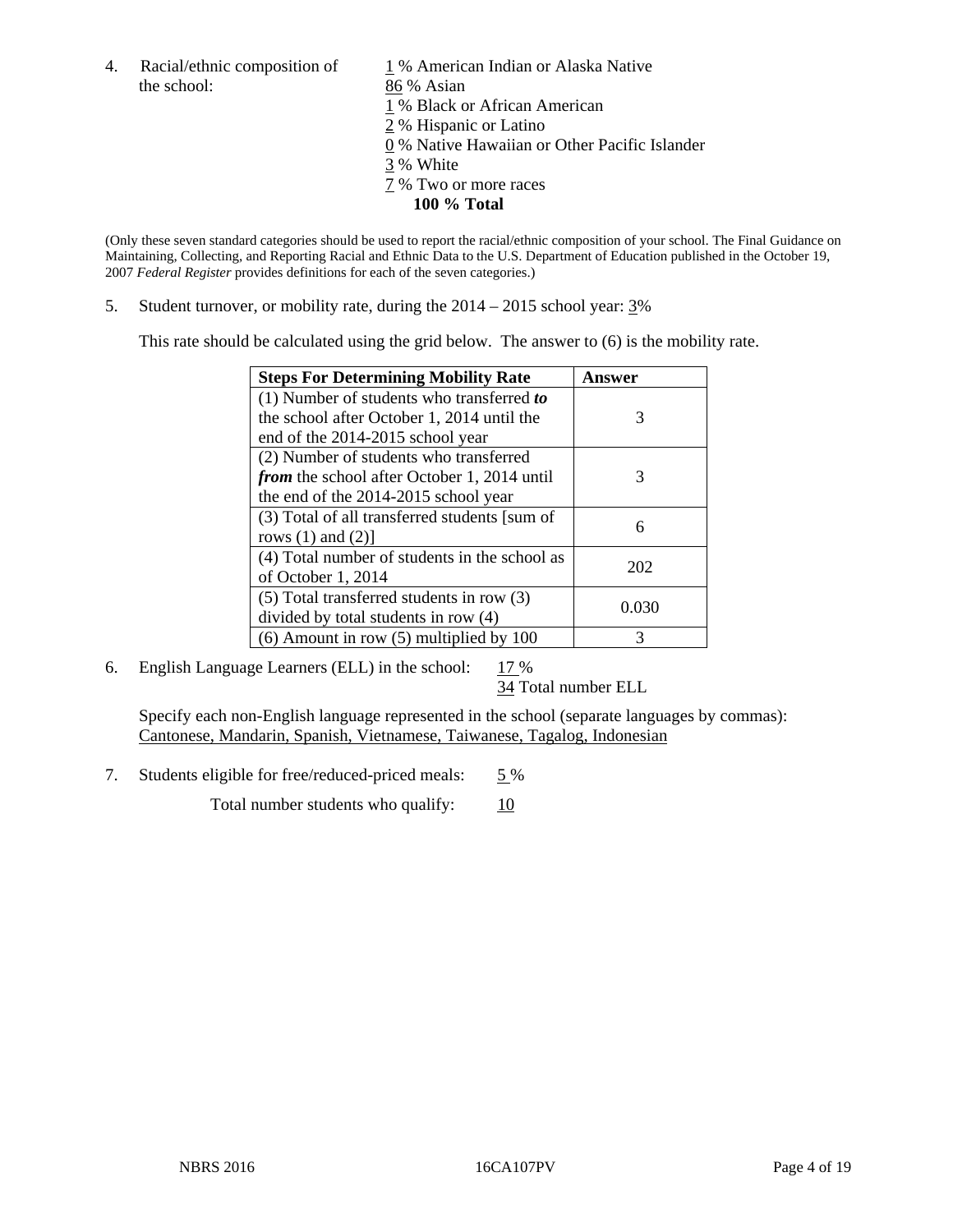Indicate below the number of students with disabilities according to conditions designated in the Individuals with Disabilities Education Act. Do not add additional conditions. It is possible that students may be classified in more than one condition.

| 0 Autism                | 0 Orthopedic Impairment                 |
|-------------------------|-----------------------------------------|
| 0 Deafness              | 6 Other Health Impaired                 |
| 0 Deaf-Blindness        | 0 Specific Learning Disability          |
| 2 Emotional Disturbance | 0 Speech or Language Impairment         |
| 1 Hearing Impairment    | $\underline{0}$ Traumatic Brain Injury  |
| 0 Mental Retardation    | 0 Visual Impairment Including Blindness |
| 0 Multiple Disabilities | <b>0</b> Developmentally Delayed        |

- 9. Number of years the principal has been in her/his position at this school:  $11$
- 10. Use Full-Time Equivalents (FTEs), rounded to nearest whole numeral, to indicate the number of school staff in each of the categories below:

|                                       | <b>Number of Staff</b> |
|---------------------------------------|------------------------|
| Administrators                        | 8                      |
| Classroom teachers                    | 26                     |
| Resource teachers/specialists         |                        |
| e.g., reading, math, science, special |                        |
| education, enrichment, technology,    |                        |
| art, music, physical education, etc.  |                        |
| Paraprofessionals                     |                        |
| Student support personnel             |                        |
| e.g., guidance counselors, behavior   |                        |
| interventionists, mental/physical     |                        |
| health service providers,             | 6                      |
| psychologists, family engagement      |                        |
| liaisons, career/college attainment   |                        |
| coaches, etc.                         |                        |

11. Average student-classroom teacher ratio, that is, the number of students in the school divided by the FTE of classroom teachers, e.g.,  $22:1$  8:1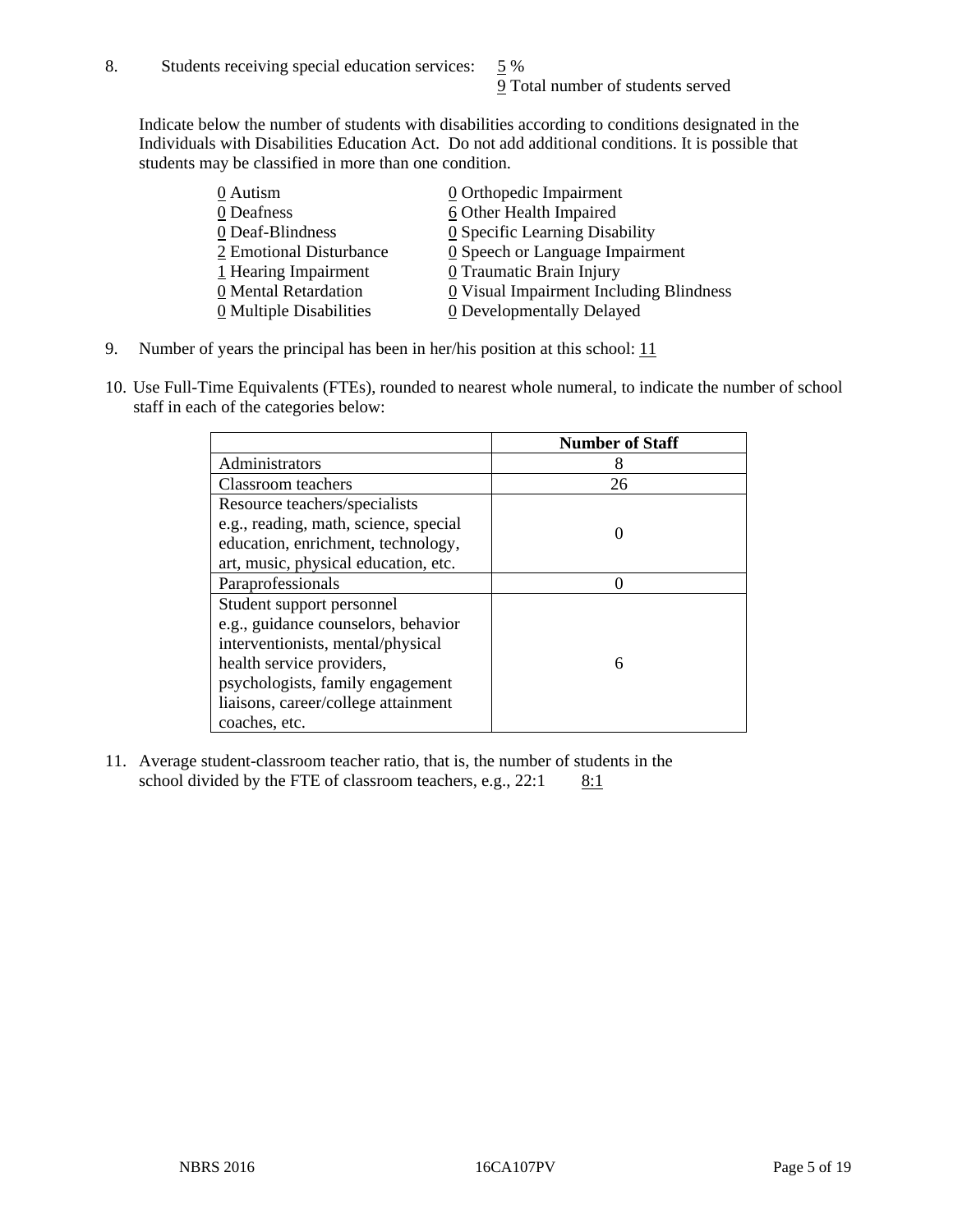12. Show daily student attendance rates. Only high schools need to supply yearly graduation rates.

| <b>Required Information</b> | 2014-2015 | $2013 - 2014$ | $\mid$ 2012-2013 | 2011-2012 | 2010-2011 |
|-----------------------------|-----------|---------------|------------------|-----------|-----------|
| Daily student attendance    | 99%       | 99%           | 99%              | 99%       | 99%       |
| High school graduation rate | 00%       | 00%           | .00%             | $00\%$    | $100\%$   |

#### 13. **For high schools only, that is, schools ending in grade 12 or higher.**

Show percentages to indicate the post-secondary status of students who graduated in Spring 2015.

| <b>Post-Secondary Status</b>                  |     |
|-----------------------------------------------|-----|
| Graduating class size                         |     |
| Enrolled in a 4-year college or university    | 84% |
| Enrolled in a community college               | 16% |
| Enrolled in career/technical training program | 0%  |
| Found employment                              | 0%  |
| Joined the military or other public service   | 0%  |
| Other                                         | 0/2 |

14. Indicate whether your school has previously received a National Blue Ribbon Schools award. Yes No X

If yes, select the year in which your school received the award.

15. In a couple of sentences, provide the school's mission or vision statement.

The mission of the school is summed up in its motto, "Transforming lives for the glory of God." California Crosspoint High School wants students to become not just "smarter" or "better," but different. Transformation means a complete change of character from the inside out, and the school believes this takes place when there is a change in a person's nature and character. That is why the school emphasizes spiritual development and maturity, which leads to a change in character which ultimately will lead to academic, personal, and professional success. The high percentage of California Crosspoint High School students who become successful, influential, and contributing members of society is evidence that the school is accomplishing its vision of producing leaders who will impact the world for good.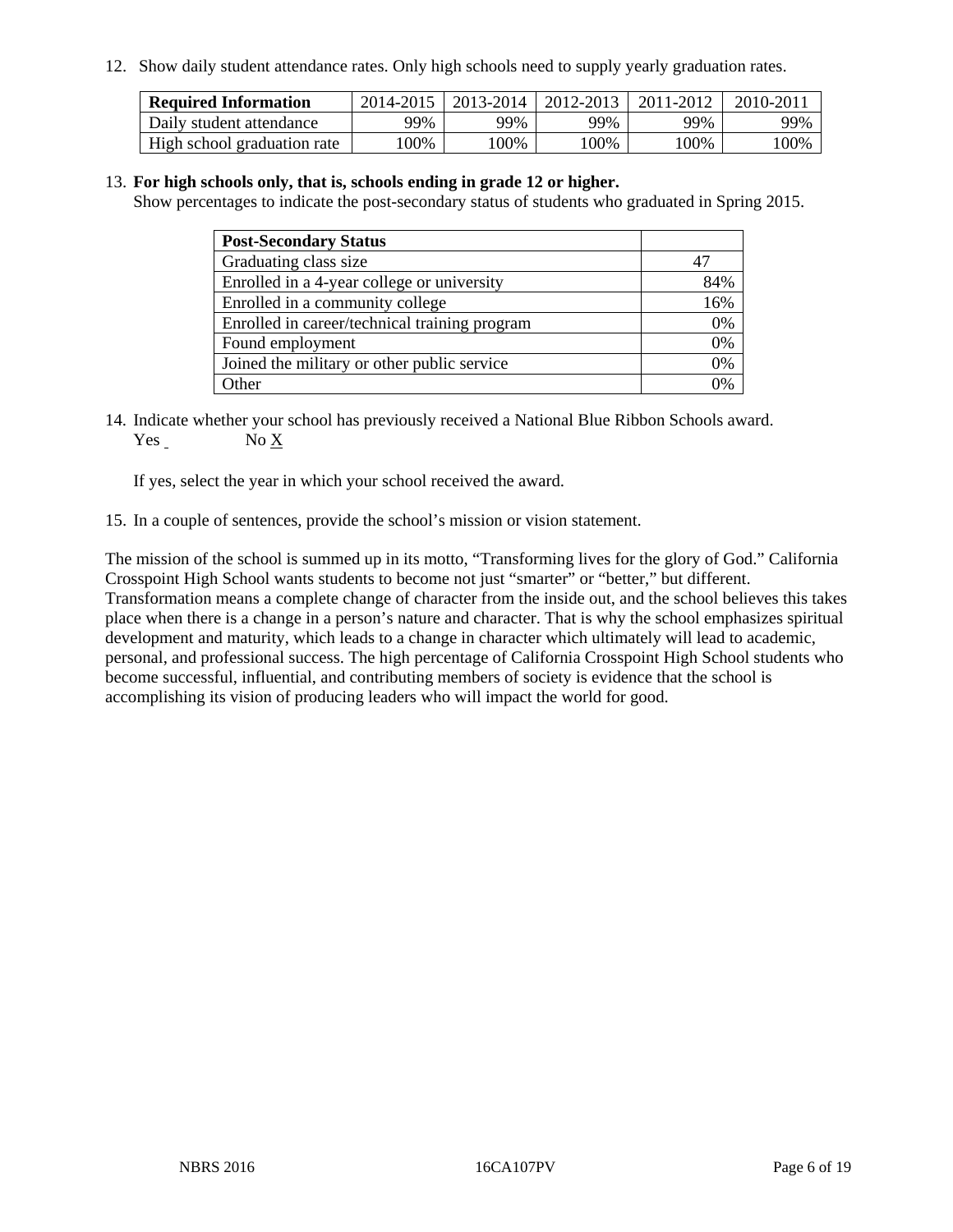California Crosspoint High School opened in 1979 as a K-12 under the name, Chinese Christian Schools. With 13 students that first day in two rented apartments in central Oakland, California, the small and young staff used their cars as the "transportation system," a microwave and Cup-a-Noodles as the "hot lunch program," apartment bedrooms and living rooms as "classrooms," and the driveway and front sidewalk as the "playground." Not surprisingly, the undistinguished, under-resourced school had a student body consisting mainly of undistinguished, under-resourced students. However, the founders dreamed of creating a premier educational institution that would someday impact the world.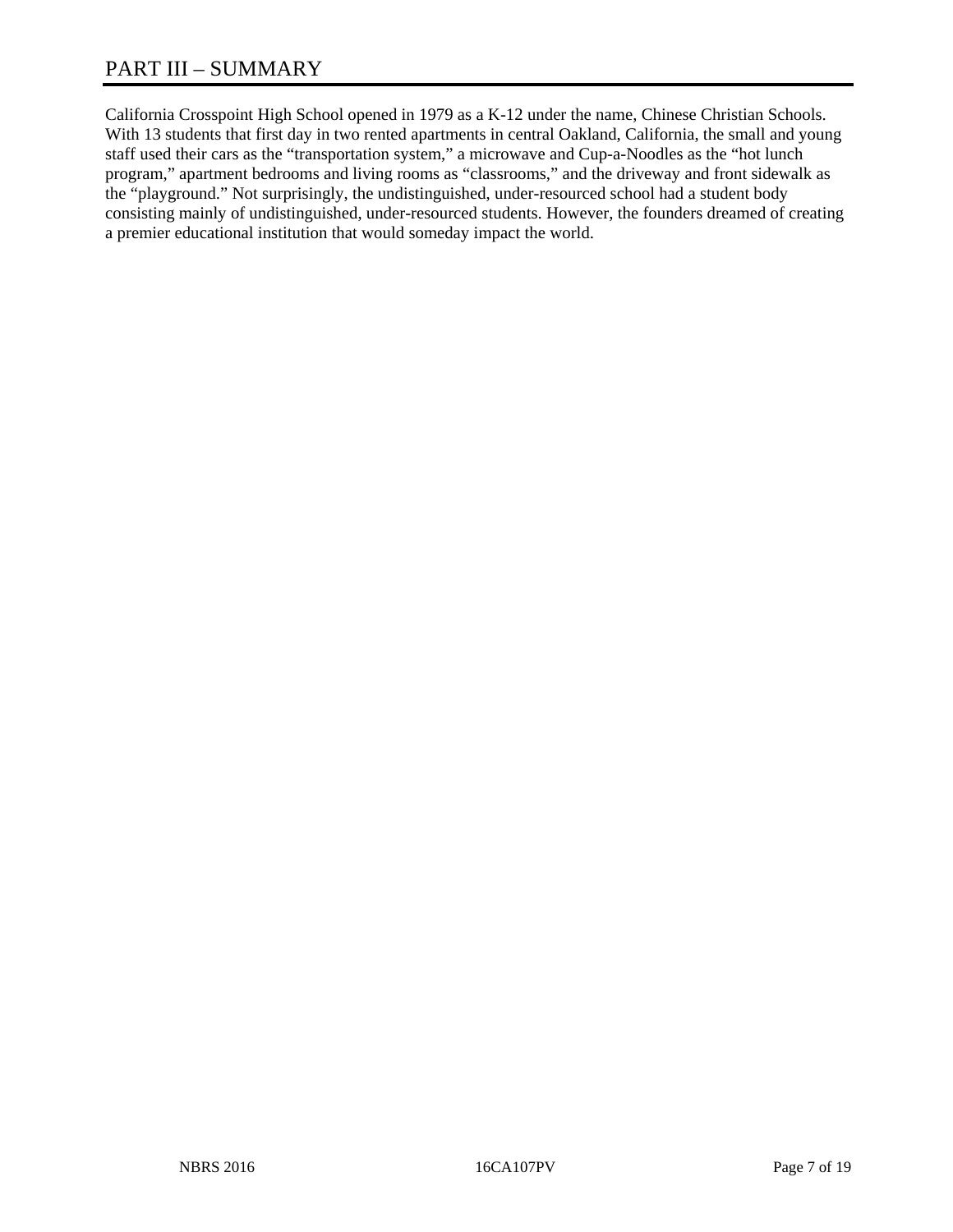- 54% of graduates are CIF Scholar Athletes, earning a 3.5 GPA while playing varsity sports
- The 2015 Washington Post ranking of "America's Most Challenging High Schools" lists CCHS as # 186 in the nation, and  $#18$  in California, both in the top 0.5% of public  $\&$  private high schools

• The school has received commendations from the City of San Leandro, City of Alameda, and Chinese Embassy in San Francisco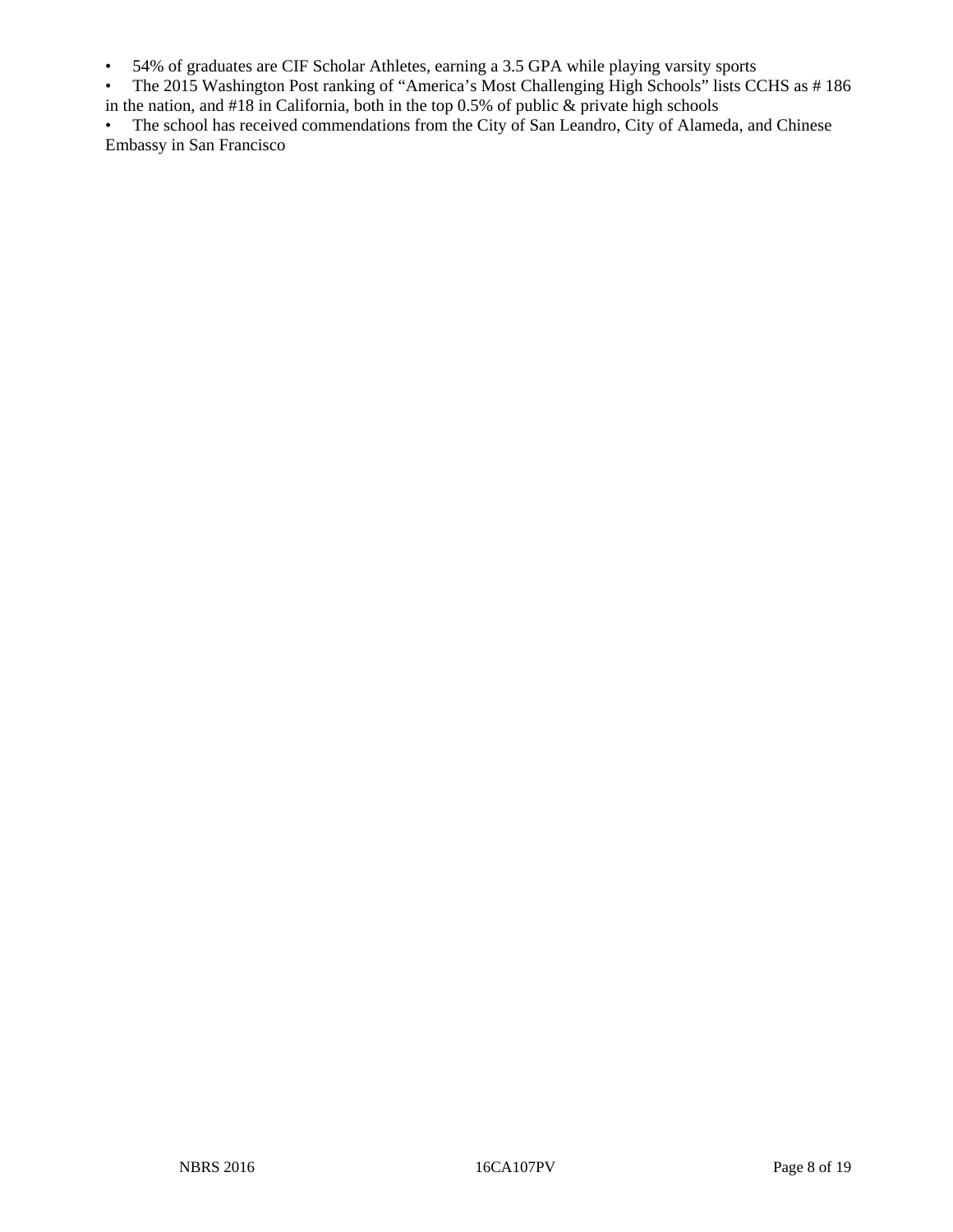# **1. Core Curriculum:**

The California Crosspoint High School curriculum is designed to be rigorous, comprehensive, college preparatory, and holistic. It promotes the development of critical thinking along with deepening content knowledge through the acquisition of general academic language, academic content language, and strengthening academic perseverance. Relevance is promoted through implementation of project-based learning. ELL students are supported by helping them construct meaning by scaffolding their oral and written language development.

English/Language Arts: Students study seven genres of writing (narrative, descriptive, expository, research, persuasive, informative, and creative) and do literary analysis from four to six whole works each year. There are also vocabulary and grammar exercises to build a strong foundation in these essential areas. Reading comprehension using the thinking strategies developed by Columbia Teacher's College and the Public Education Business Coalition is emphasized. Student writing is assessed using a customized 6+1 rubric with associated anchor papers, and public speaking and drama are introduced as well.

The reading program was designed to provide comprehensive exposure to all genres of literature but also to provide whole literary works so students will have extensive background knowledge, develop stamina in reading, and learn to delve deeply into an author's mind and intent using the thinking strategies. Ninth graders take English Grammar and Composition, tenth graders generally take World Literature, eleventh graders American Literature, and twelfth graders European Literature. Each student is required to take one semester of Advanced Composition and Literature, a class that focuses on expository writing, rhetorical reasoning, and critical thinking. Advanced students can take AP English Language or AP English Literature instead.

History: The history course sequence starts with World History although AP European History is an option. Students then take U.S. History or AP U.S. History, followed by U.S. Government or AP US Government and Politics, then Economics or AP Micro or Macro Economics. The curriculum emphasizes reading and researching primary source materials, and students work on numerous projects culminating in the annual History Day competition. CCHS teams regularly advance to the County and State level competitions, and a few years ago a team advanced to the National History Day competition in Washington, DC.

The History department works closely with several school clubs and organizations to foster student involvement in civic affairs, understanding of current events, or to promote understanding of other cultures. As a school with a large international student population and several international programs, there are often lively discussions, unique events, and interesting visitors our students interact with to learn and understand various world perspectives.

Mathematics: The high school math sequence starts at Algebra I although most students are taking Geometry by 9th grade. The course sequence moves to Algebra II or IIH, Pre-Calculus or Honors Pre-Calculus, AP Calculus AB, then AP Calculus BC. The pedagogy used instills the value of logic, procedural fluency, and critical thinking and reasoning. Textbooks and curriculum from authors, such as Larsen (for Algebra 1 and Geometry) and Stewart (for Calculus), use a balance of examples, skill building exercises, and explanation to help students gain an overall appreciation for mathematics. Students are required not only to complete problems, but also to explain their own reasoning, quantitatively and qualitatively, to others, while also being able to critique the reasoning of others. As they continue through the math program, students are expected to understand and apply mathematical principles and reasoning not only in their math class, but also in other subjects in their high school career.

California Crosspoint High School participates in monthly "Mathlete" competitions against other local high schools and in the ACSI Math League. CCHS has swept the Regional Math League Championships for several years running and has won several national championships and awards as well. Students in the Math Club provide free peer homework help and tutoring. There is also a formal after school tutorial program for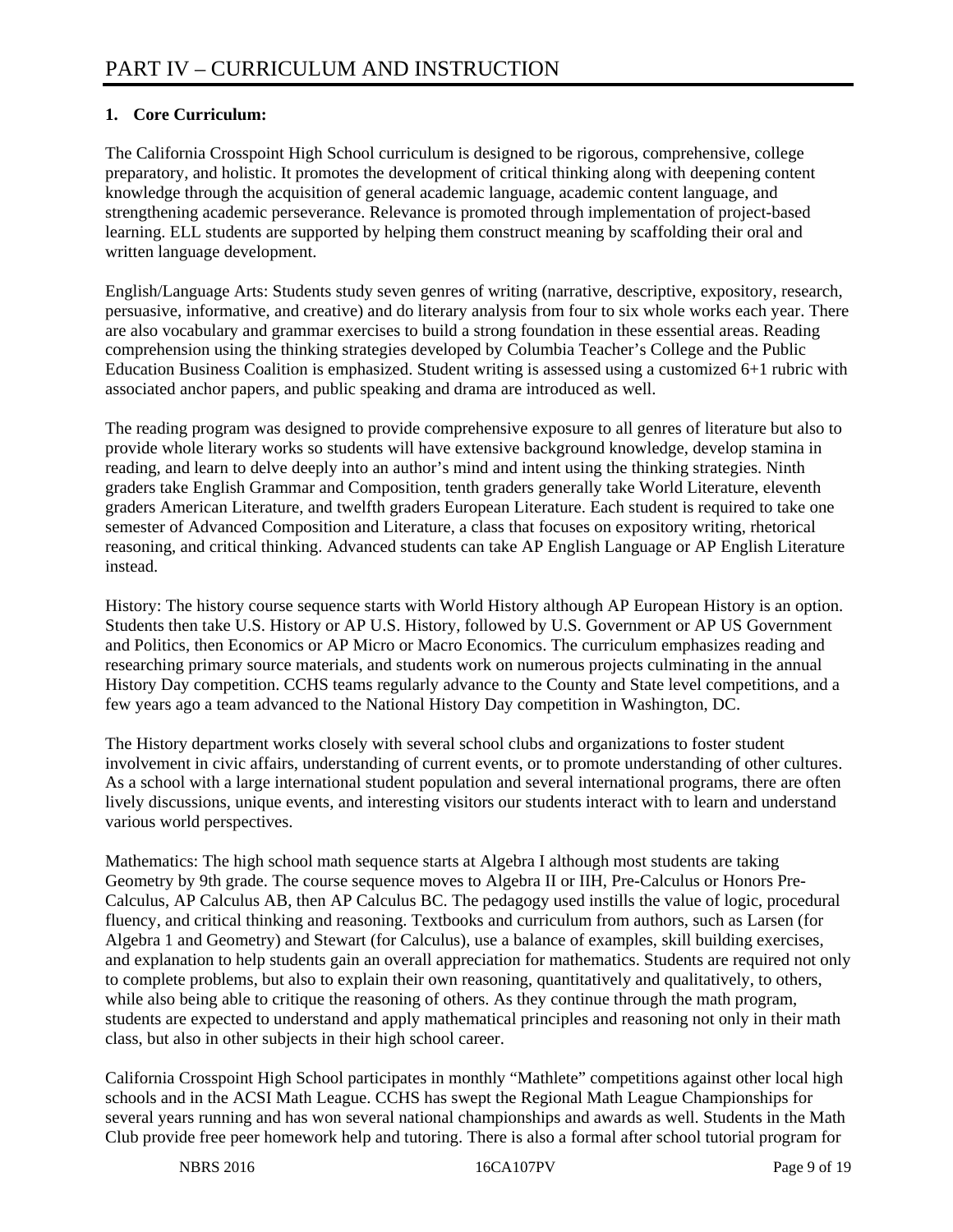students who want to get help from a math teacher.

Science: The science course of study requires students to take one year of a biological science and one year of a physical science. Students start with general science and move to Physics, AP Physics 1 and 2, or Biology. They then take Chemistry or AP Chemistry and finish by taking AP Psychology, AP Biology, or AP Physics C, depending on how the student did in previous classes. Department heads regularly meet to design cross-curricular projects to support the other content areas.

The high school renovated and moved into a former biomedical research facility two years ago, so students are blessed to have industry-level science labs. There is also a high-tech medical device start-up company in the same building that provides internships and research opportunities for students. The Robotics team and the Science Bowl teams are two of the more popular annual competitions and there are a variety of practical science opportunities such as SEEDS internships and Science Fairs.

College and Career Readiness: All CCHS courses are approved by the University of California to satisfy the college preparatory class requirements for four-year universities. Course offerings and sequences are designed so students can attain AP level before graduation, but all the vertical academic and socio-emotional supports are in place to assist students at all levels of achievement. Department chairs regularly obtain feedback from alumni to ascertain whether graduates are prepared for the rigors of studying at our nation's top universities, particularly in the areas of analysis, synthesis, and navigation of informational text.

# **2. Other Curriculum Areas:**

California Crosspoint High School is in compliance with the Blue Ribbon Schools' foreign language requirement. The CCHS Mandarin program is one of the oldest and largest in the country. Every non-native speaking student takes Mandarin as a foreign language for at least one year and most students take Mandarin for at least three credit years. The AP Mandarin class has a perfect 100% pass rate on the AP Chinese exam. Those students who do not take Mandarin for a minimum of three years may take Spanish as a foreign language. All students are required to take three years of Mandarin or Spanish as part of the collegepreparatory course of study.

The Mandarin curriculum is designed to fulfill the foreign language standards by teaching in three modes (interpersonal, interpretive, and presentational) to develop four skills (listening, speaking, reading, and writing) in five communication contexts (communication, connection, comparison, culture, and community). An honors track is provided for students with advanced Mandarin proficiency so they take the AP Chinese test in the 10th grade.

To enhance learning, authentic language instruction is emphasized. With a large population of Chinese international students, this is easily arranged through a program called "take a leap." Beginning Mandarin students are assigned a Chinese international student with whom to practice their Mandarin conversation skills. In turn, the international student is practicing English conversational skills. It is a win-win situation as both students benefit and it helps bridge the cultural divide between overseas-born and American-born students.

Each student must take a visual and performing art class such as Music, Art, or Drama. These classes are academic and college-preparatory, involving performance, theory, genres, history, and appreciation. Students perform regularly before their peers, in school community functions and assemblies, and in various competitions. The Music and Drama groups travelled to China in Spring, 2015, to perform at schools in four different cities.

Physical education is required each semester unless a student is involved in an interscholastic sport, in which case team participation takes PE's place. The PE program is designed to teach an appreciation for sports, teamwork, fitness, and sportsmanship. Students learn the fundamentals of various sports and learn proper technique, basic strategy, common terms, and safe practices.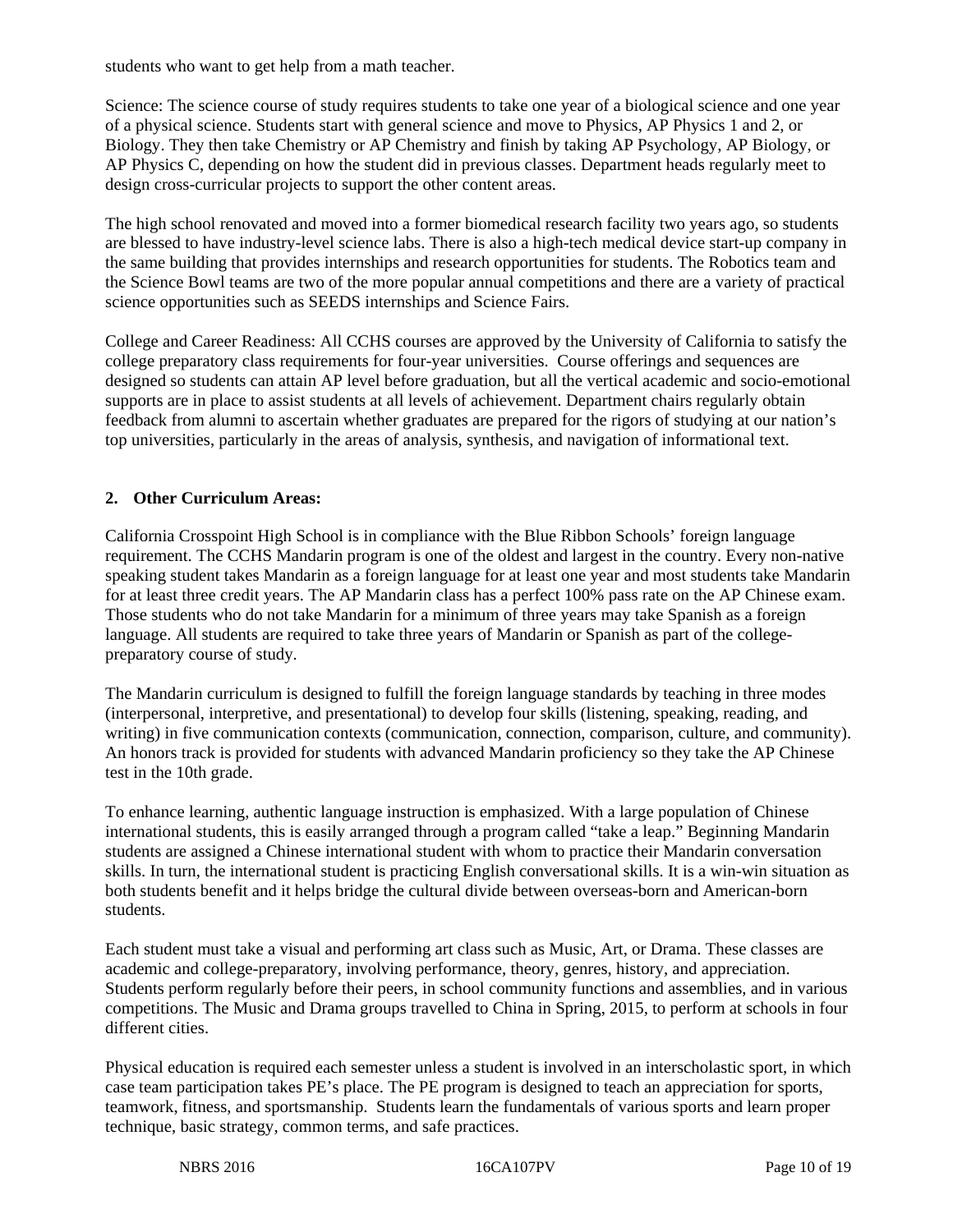Computer programming is offered as an academic class and as an elective. AP Computer Science is the academic class and the elective classes range from Robotics, computer graphics, computer applications, web page design and html programming. In surveying our students, we found that they were already proficient in productivity software (word processing, databases, presentation, spreadsheet) so our classes needed to focus on programming, coding, or more advanced programs and applications.

Finally, all students take a Bible class that is focused on practical living from a Biblical Christian worldview. While basic Evangelical Christian doctrines and principles are taught, greater emphasis is placed on developing one's character and spiritual maturity, and considering how one's faith and beliefs should play out in one's decisions and daily life. It is understood that about 75% of students do not come from Christian homes or backgrounds so respect for all students and their beliefs and faith traditions is an important aspect of what is taught and practiced.

Although not a separate curricular area, the high school does have a large contingent of international students (30%) and their particular needs as English learners plays a large part in our curriculum planning and academic program design. International students are initially required to attend after school tutoring 4 days a week where they are given assistance in their core subjects by a bilingual teaching assistant.

In class, students learn how to annotate a text, create their own questions, cite evidence, practice rereading for clarity, and recognize text features that can help comprehension. Quick reads help students gain fluency and improved oral production. They are also given practice scaffolds (sentence frames or starters) until they can develop their own sentence patterns for speaking and writing.

#### **3. Instructional Methods and Interventions:**

Curriculum guides and content units provide the essential questions and main objectives for each course. Students are given clear lesson objectives and have required notebooks and advance organizers. The use of collaborative teams and the development of common language among the faculty make professional sharing easier and more collegial to insure that learning experiences build on one another and support each other. For instance, there are anchor papers that have been developed and standard writing rubrics that have been used so students, regardless of the subject matter, are assessed the same way on their writing.

One of California Crosspoint High School's core values is to welcome all students who can benefit from their academic program, and that plays out in having an inclusive admissions policy. Therefore, a wide range of students are admitted to the school in terms of their background academically, socially, emotionally, spiritually, ethnically, and economically. In order to become a school where over 94% score above the 50th percentile, CCHS' teachers had to learn to differentiate instruction and practice academic assimilation: bringing a low-achieving student smoothly and seamlessly into a high-achieving environment.

To do this first requires a philosophical understanding by the school staff that all students can achieve. This forms the basis of becoming a "no excuses school," where the instructional staff take responsibility and accept accountability for each student's achievement. When there is a fervent belief that all students can achieve, then student success becomes a matter of "how" to do it, not "whether" it can be done. Teachers thus ask for and want training in a variety of methods to differentiate instruction so every student can achieve. Therefore, you will see instruction that is multi-sensory and multi-modal, with assessment that is ongoing and conducted in a variety of formats. Examples of macro differentiation are the sheltered history and science classes that provide college-preparatory instruction for our international students with low English proficiency. By providing these classes along with ESL, extra tutoring, and the opportunity to be retaught difficult topics in their native language, CCHS allows students with limited English proficiency to continue progressing in other subject areas while they learn English.

An example of technology use is the school received grant money to purchase iPods so ELL students can do quickreads and have their voices recorded when a teacher is not available to listen to them. The student thus creates a digital portfolio of their reading and the teacher can assess progress at that point and over a period of time. Through another grant, the school purchased Chromebooks so students without technology could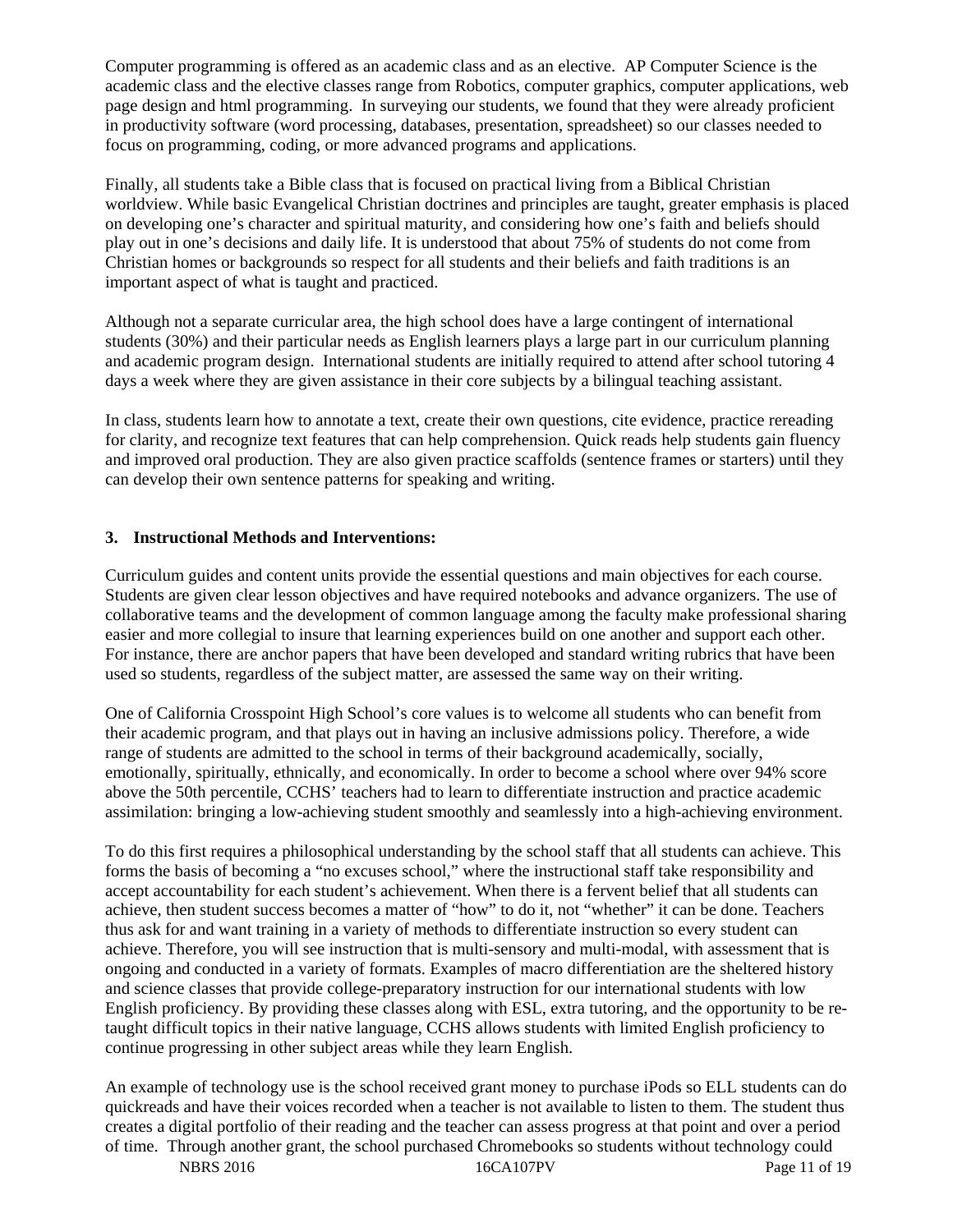access our online library, e-books, and research databases. Finally, this year the school started implementing Schoology, a learning management system that serves as an in-school social media communications platform and can host digitized lessons to allow for flipped classrooms, blended instruction, and distance learning.

#### **4. Assessment for Instruction and Learning and Sharing Assessment Results:**

California Crosspoint High School derives assessment data from numerous sources and in a variety of forms. Every 10th and 11th grader takes the PSAT, and most students take the SAT and/or ACT. Every student takes the University of California Math Diagnostic Testing Program criterion referenced test at the beginning and the end of the school year to assess math readiness and progress using mastery level standards established by the University of California. An area of emphasis in recent years is writing across the curriculum, so students write essays in every subject area. Therefore, every teacher has been trained in the 6+1 writing rubric, so the instruction and assessment in writing is consistent throughout the school. The LAS LINKS test, the private school equivalent of the California CELDT test, is used to determine an international student's lexile range in English proficiency.

As a high performing school, we maintain high levels of achievement by insuring that teachers engage in best practices in the classroom, and that the learning atmosphere is one of high expectations with high support. One of the "mantras" at California Crosspoint High School is that assessment informs instruction. Therefore, constant, ongoing formative assessment is required to check for understanding and to inform instruction before a summative evaluation is used for purposes of issuing a grade. Teachers regularly give pre-tests to determine what students know and don't know and modify their lessons accordingly. Another common technique is a daily mini-quiz to check for understanding or a quick write at the end of class so students can reflect on what they have learned, what questions they have, and what they don't understand.

School administration and department heads constantly review all standardized test scores, looking for areas of systemic weakness, particular problem areas, longitudinal patterns, or areas of improvement. Having an extensive array of student data means very few decisions are made without consultation and support from student assessment data. The in-service and professional development budget, approvals for teacher's conferences, purchases of textbooks, authorizations for field trips, and priorities for equipment expenditures all have to have a basis from student data.

Standardized test scores are published throughout the school community and widely distributed in school promotional materials. Before individual results are returned to students, the college counseling office instructs students on how to interpret results and how to leverage the information and resources to improve future performance. A similar seminar is held for parents and the community generally on practical measures to improve college preparation and readiness, including the entire admissions process.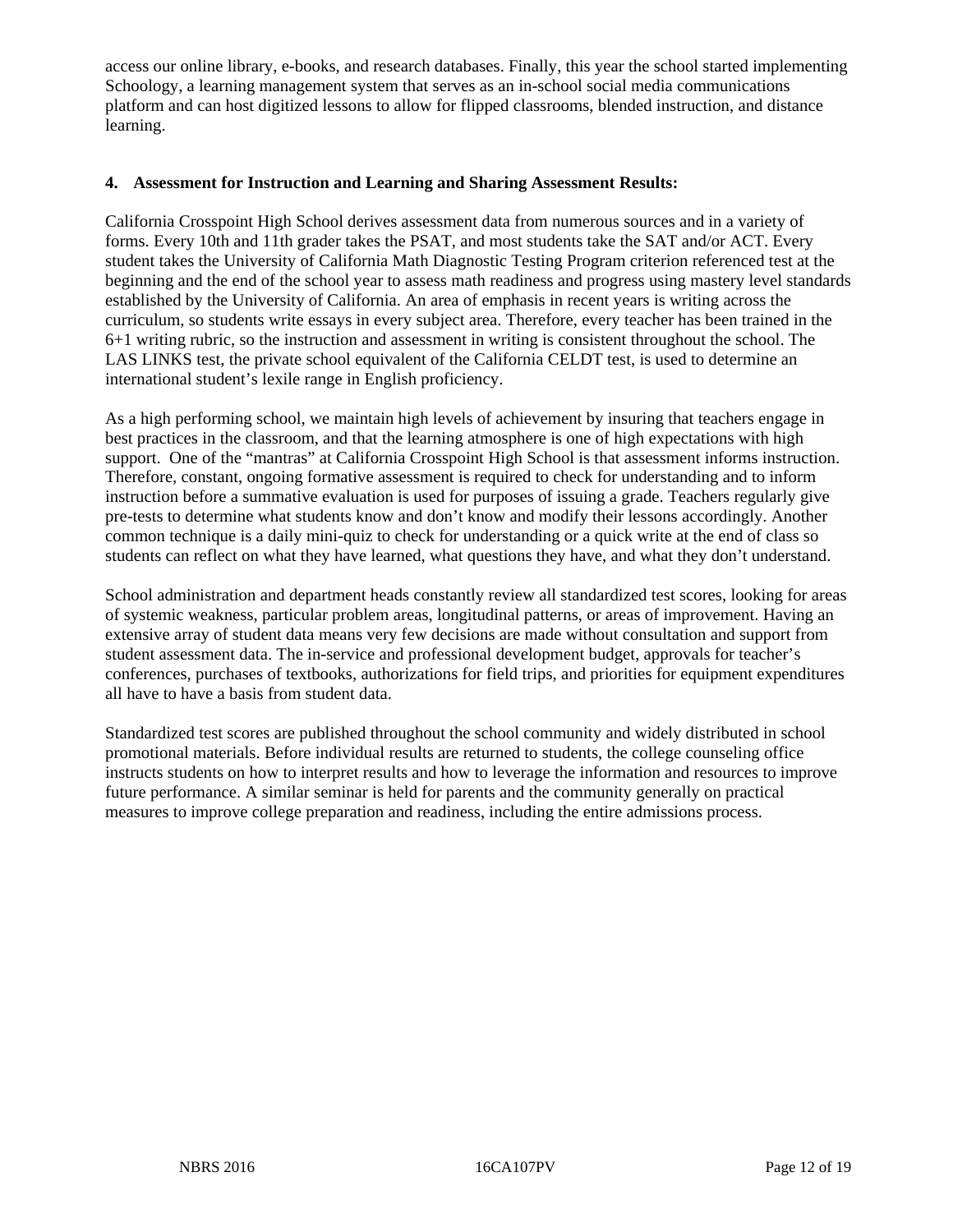# **1. School Climate/Culture:**

The school culture at California Crosspoint High School is one of very high expectations, but also of high support. High expectations are the norm when you have a 37-year history of every graduate going on to college except for the 0.3% entering the military. Over 85% of students take an honors or AP class, over 80% will graduate as AP Scholars, and over 50% are recognized as CIF Scholar Athletes. When historically 99.9% of students graduate, the phrase "all students can achieve" has real meaning to both the student and the teacher, and both are held accountable if a student is not succeeding. However, achievement is also defined in terms of personal progress and development both academically and in character. The EL student is not expected to be at the same proficiency level as the AP English student, but both are expected to work just as hard and diligently, and academic progress and achievement at both levels are celebrated just as much.

High support comes from an Asian-based culture that emphasizes group belonging and group accomplishment over individual accomplishment. Students compete with, not against, each other, and the real challenge is not the student in the seat next to you, but the academic rigor of the course material. Students know that their fellow students and their teachers are their greatest resource to meet this challenge, and students rely on and help each other, with the support of their teacher, to accomplish amazing things. Although there is no formal honor code, students hold each other accountable for their growth and conduct on and off campus. There hasn't been a fight on campus in years because other students intervene before it ever gets to that level. A student who swears or steals is more apt to be corrected by his peers before it is ever becomes a school disciplinary issue.

The most common observation made by students as they enter and exit the school is that people here really care for one another. Teachers consistently model love, care, and concern for one another because those traits are primary in every hiring decision. Teachers and students are grouped into weekly small groups and well as "houses" to form natural communities that span grade level, culture, cliques, or social standing. Students and parents know that they can call or e-mail any staff member and receive a reply within 24 hours, and generally within a few hours.

When students are given high expectations and the means and support to reach them, they are confident and yet humble about their accomplishments. When teachers are supported by administration so they can make a difference daily in the lives of their students, they sense they are valued and recognized as true change agents in the lives of their students. It is no wonder that the re-enrollment rate in the school is close to 100% and staff retention is over 90% each year, despite the heavy workload and financial sacrifice that is required from all parties.

# **2. Engaging Families and Community:**

Education is a partnership involving the student, the school, and the home. Therefore, keeping a student's family informed and involved in all aspects of the learning process is critical to success. California Crosspoint High School puts a premium on communication, providing multiple venues to provide information: school, activity, and class web sites, PowerSchool, Naviance, e-mail lists, newsletters, mandatory parent-teacher conferences, and more. Parents are involved in all key decisions, such as class registration, the development of college preparatory course plans, student discipline, etc. Parent notification and parent meetings are an understood part of our school culture, even with international students and their families back in their home country. Finally, parent involvement is encouraged by having an "open door" policy to parent visits. Parents are invited to school activities and assemblies, they accompany classes on field trips and multiple day excursions, and they are present on campus volunteering. Having parents present reinforces the importance of education and demonstrates that it is a partnership that involves the community.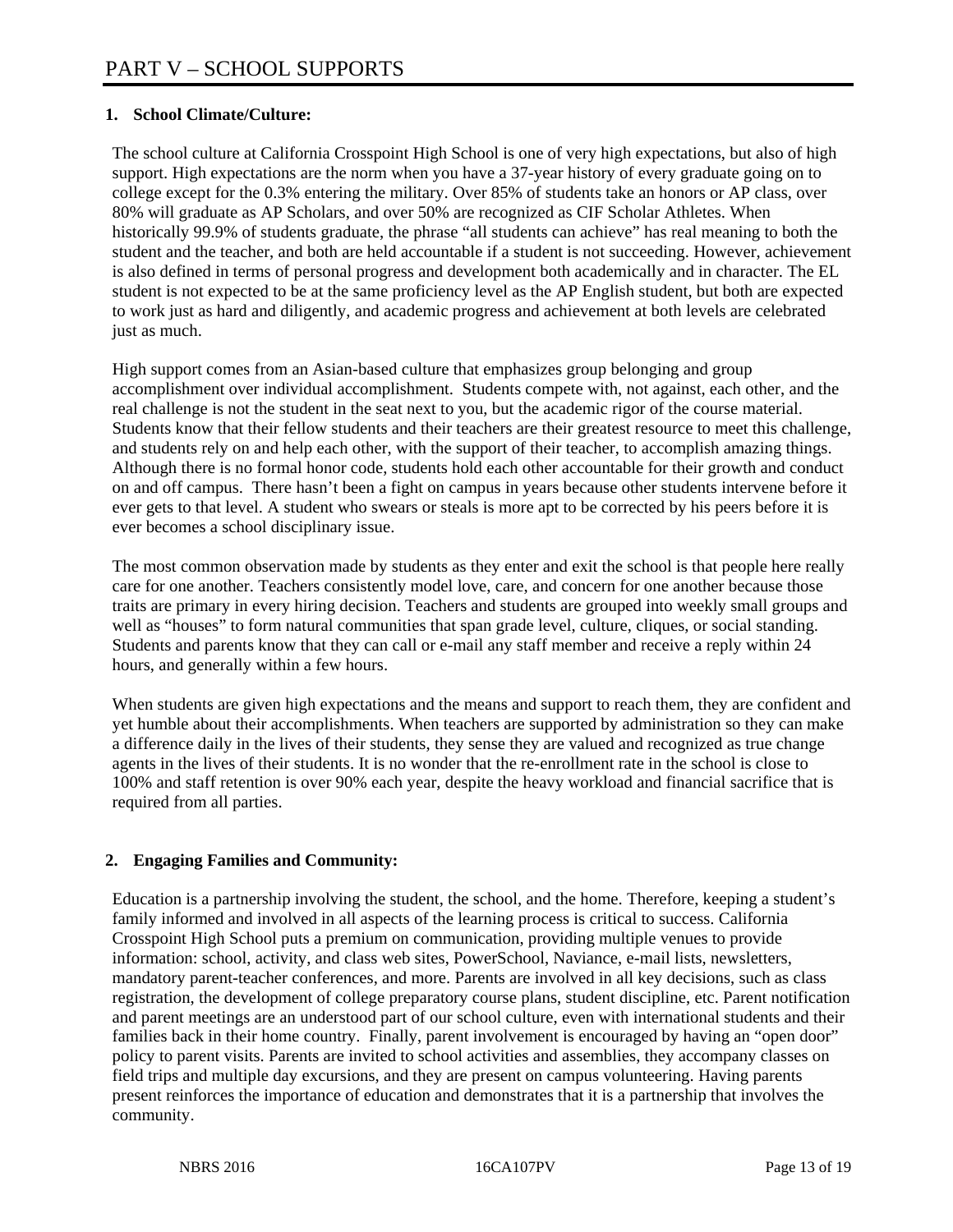The school interacts with the community through membership in local Chambers of Commerce and participation in civic events. Local business people make presentations during career days, provide opportunities for community service, serve as destinations for field trips, and work with the school on events such as Streetfests, cultural celebrations, and holiday events. The community is also invited to any parent workshop the school offers, even if they don't have children in the school.

To illustrate that community involvement involves giving, not just receiving, students are involved in numerous community service activities throughout the year. Some of these activities are planned by the school, but most are done by the students themselves with encouragement and support from the school. Planned activities include helping in local cleanup efforts, volunteering in food drives, helping in women's shelters, recycling, visiting senior care facilities, taking students with disabilities fishing, and assisting the local food bank.

These activities not only help the local community, they help strengthen the school community and the various student teams that work together serving. The strong reputation the school has developed makes it easier to gain internships, mentorships, and short-term job placements. The community in turn is more willing to support the school's sports teams and various fund raisers because they know the students and the school they represent. It is a great testimony to mutual cooperation when a school engages in and enjoys its part in the community, and the community feels likewise.

## **3. Professional Development:**

Ongoing Professional Development is a core value of California Crosspoint High School because the school believes that students will never progress any farther than their teachers can bring them. Thus, a more highly qualified and effective staff is critical if you want to see students achieve more. The school thus has three weeks of pre-service training, three weeks of post-service training, and one week of inservice training every year. Every new teacher to the school goes through an internal training program covering basic teaching philosophy and methodology to insure there is common language, common values, common understanding, and common best practices among the teaching staff. The training is also coordinated with the University of the Pacific so graduate units may be earned in the process.

The district administration decides, based on standardized test scores and other indicators, along with staff surveys, what school-wide training and emphasis is needed. For example, an increasing number of English Language Learners has necessitated training on working with ELL students, differentiated instruction, and strengthening literacy. When a new way for students to satisfy their college admissions English requirement, the English Reading and Writing Course, was created by the University of California, the school sent 25% of its teachers to become certified to teach it.

The Principal and vice-principals generally focus on professional development issues related more to their particular situation, such as classroom management, customer service, or software implementation. Teachers and content subject heads request specific professional development such as conferences (e.g. Bay Area Math Project, National Council of Teachers of Math, etc.) or training from specific experts (e.g. AP conferences, visits to Chabot Science Center, etc). Finally, teachers themselves apply for in-house professional development grants with funds provided by the school. The school also helps teachers write and apply for grants they are interested in pursuing.

Regardless of the training received, there is a requirement that participants bring the training back and share it with the rest of the staff so all can benefit. This insures that best practices are shared and scarce training dollars are stretched as far as they can go. The mix of general and specific ongoing training opportunities insures that teachers improve their general skills as well as their specialized skills. The fact that training is scheduled based on student assessment and that what is learned is reported back to the rest of the staff makes sure that the training specifically addresses areas that impact student learning.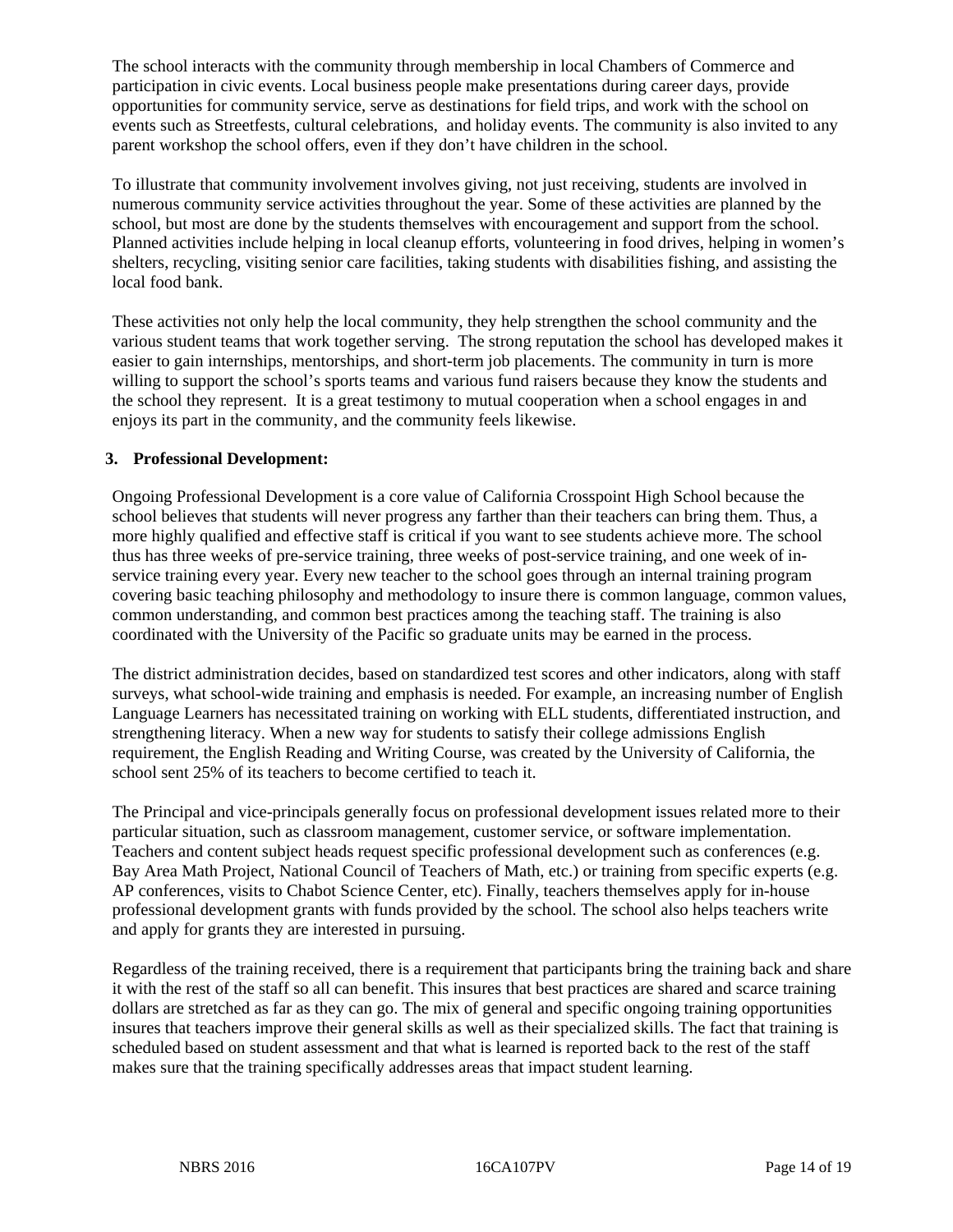#### **4. School Leadership:**

The California Crosspoint High Schools' leadership philosophy is based on a core value of servant leadership. The role of the leader is to serve those under his or her charge and responsibility. Therefore, administrators are measured on how effectively they equip and empower teachers, and teachers are evaluated on how well they help and support student success. Another core value is collaboration and teamwork, with an understanding that the whole is greater than the sum of the parts. The administrative staff was formed and operates as a team, where traditional "roles" are not as important as knowing individual strengths and abilities and allowing a person to serve where he or she can be most effective. Similarly, subject area teachers also play off of each other's strengths in order to be more effective as a department. Team teaching and teaching combinations are thus a common occurrence to place people in the best position to teach and learn.

The role of the principal is to serve as the educational and operational leader of the school. The principal receives help from an executive support staff which takes care of finances, budget, facilities, equipment, human resources, and other support issues so the principal can focus on academic and program related issues. As stated above, responsibilities are shared but in general the principal focuses on educational leadership and the vice-principals take care of operations and administrative leadership. The core leadership team brings over 115 combined years of service together in the same school, and the "newest" administrator has been in that role for 15 years. This unity and stability in leadership philosophy, goals, and methods obviously brings great harmony and focus to the school's efforts.

In conjunction with servant leadership, another core value of the school is to do what is best for the students. When decisions or policies are discussed, that is always one of the first questions that is asked. That is why when there was a large donation of computers, it was the student computers in the classroom and the computer lab that were replaced, not the staff computers, because that was where they were needed most to help students. Policies regarding school schedule, field trips, and curriculum are designed and decided to best affect student performance, not further organizational convenience. Differentiated instruction, realistic assessment, team teaching, and ability tracking are not done because they are easy, but because they set up students to advance to the best of their abilities. Because the interests of students are consistently placed first, the administration has a great deal of trust and credibility within the school community. This is sometimes needed when unpopular decisions or measures are required. The CCHS administration has appreciated the unwavering support of its staff and the school community throughout its history.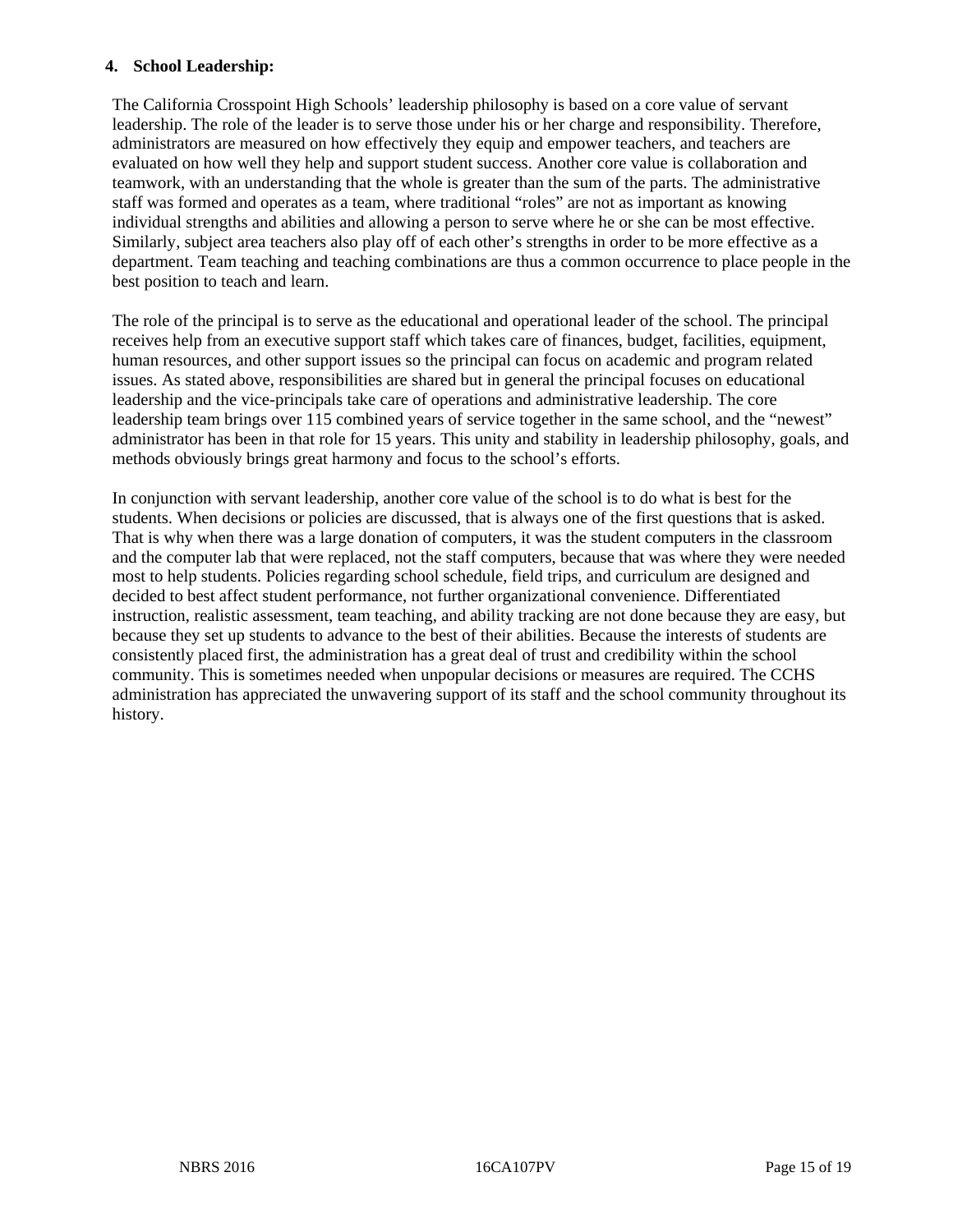University of Pennsylvania psychologist and researcher Angela Duckworth's now famous TED talk describes "grit" as the one characteristic that emerges as a significant predictor of success: not social intelligence, good looks, physical health, or IQ. The students who attend California Crosspoint High School do not always possess the highest IQ's or the greatest amounts of skill and talent, but as a whole they are extremely "gritty" and that is probably the best explanation for the school's success, despite not having the socio-economic, academic, or monetary advantages that characterize many elite schools.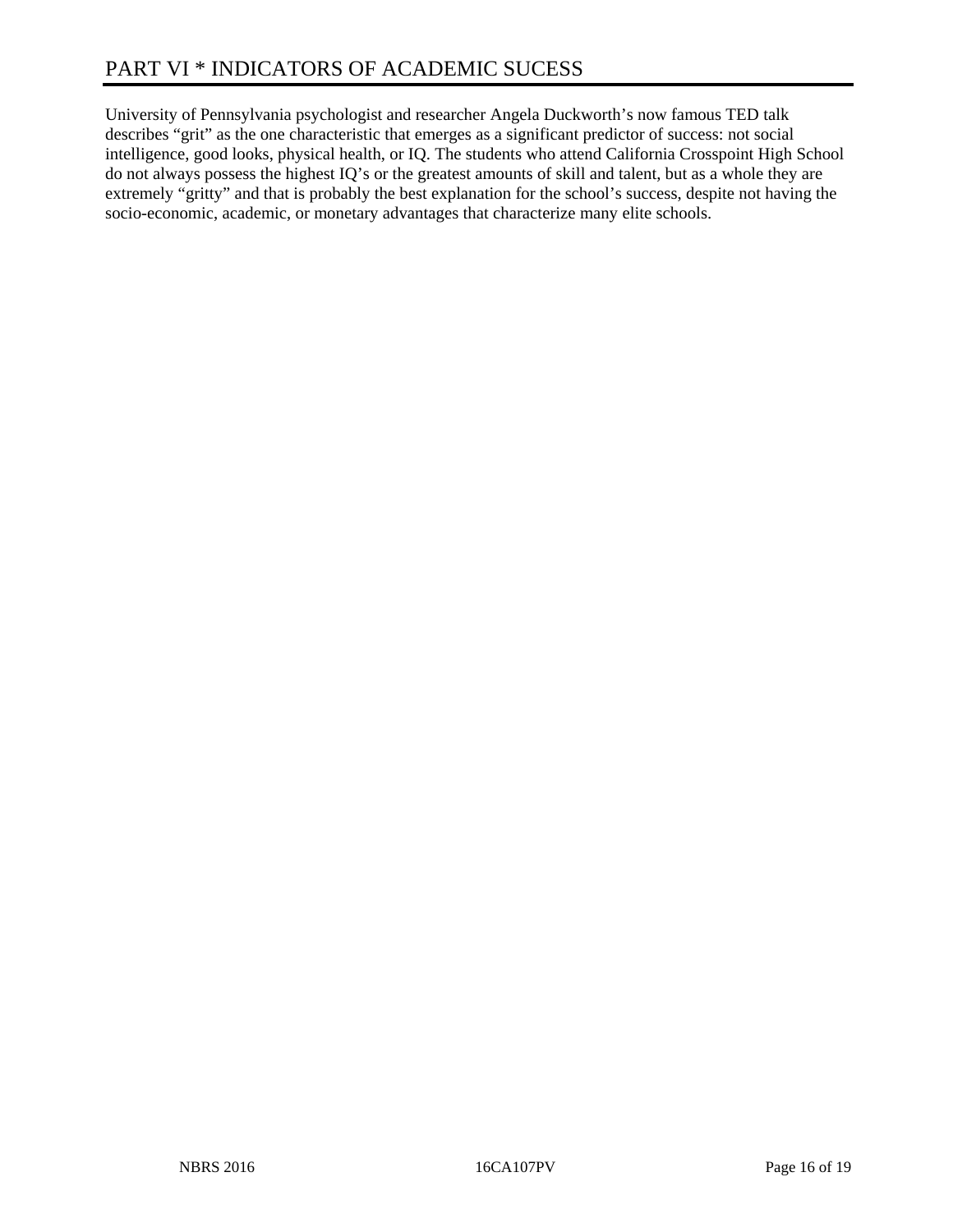# PART VII - NON-PUBLIC SCHOOL INFORMATION

1. Non-public school association(s): Christian

Identify the religious or independent associations, if any, to which the school belongs. Select the primary association first.

| 2. | Does the school have nonprofit, tax-exempt $(501(c)(3))$ status?                                       | Yes X   | No. |
|----|--------------------------------------------------------------------------------------------------------|---------|-----|
| 3. | What is the educational cost per student?<br>(School budget divided by enrollment)                     | \$20000 |     |
|    | 4. What is the average financial aid per student?                                                      | \$3000  |     |
| 5. | What percentage of the annual budget is devoted to<br>scholarship assistance and/or tuition reduction? | 13%     |     |
| 6. | What percentage of the student body receives<br>scholarship assistance, including tuition reduction?   | 25%     |     |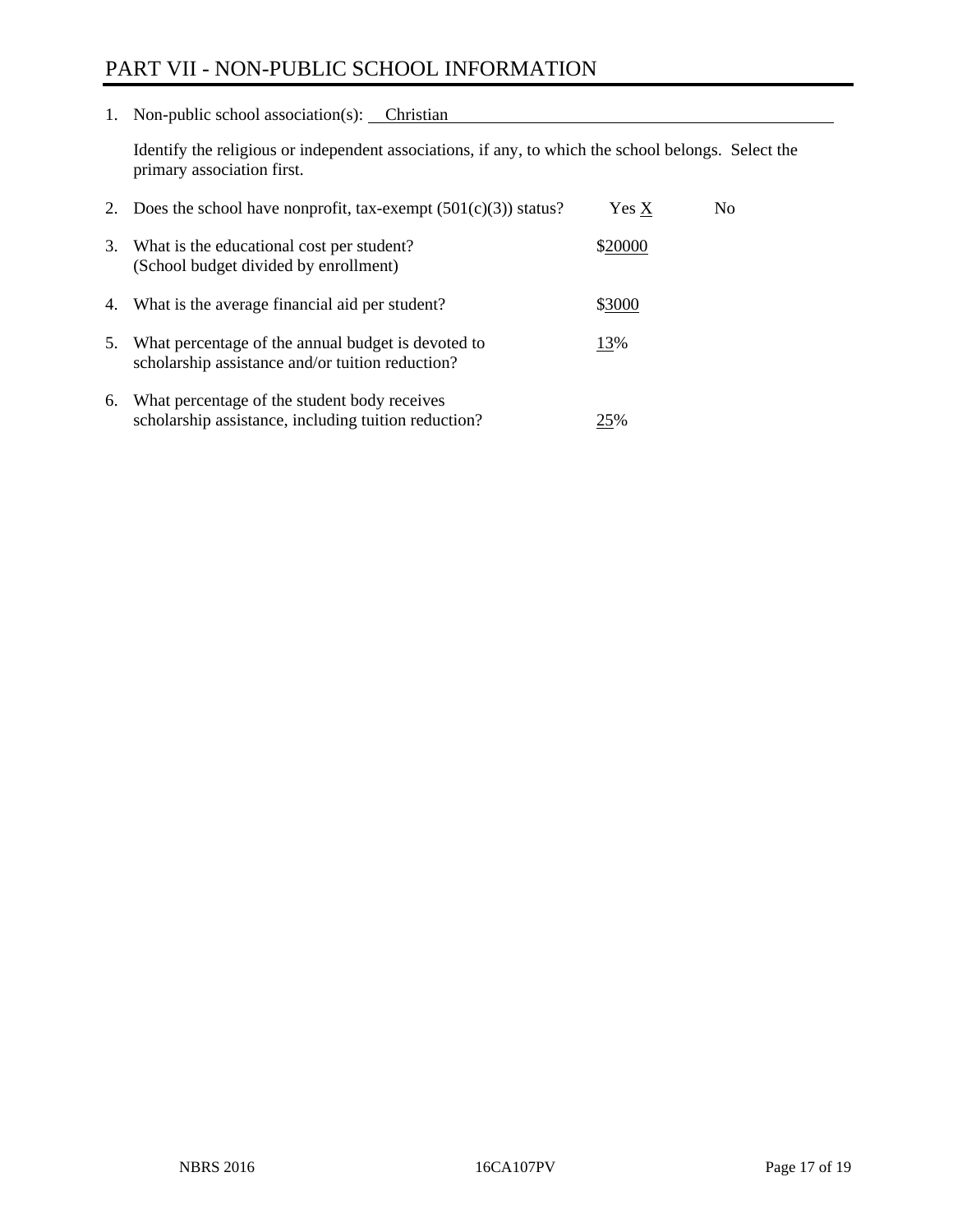| <b>Subject:</b> Math            | <b>Test: SAT Reasoning</b>       |
|---------------------------------|----------------------------------|
|                                 |                                  |
| Grade: 12                       | <b>Edition/Publication Year:</b> |
|                                 | N/A                              |
| <b>Publisher:</b> College Board | Scores are reported here as:     |
|                                 | Scaled scores                    |

## **REFERENCED BY NATIONAL NORMS**

| School Year                                | 2014-2015        |
|--------------------------------------------|------------------|
| Testing month                              | Jan              |
| <b>SCHOOL SCORES</b>                       |                  |
| <b>Average Score</b>                       | 687              |
| Number of students tested                  | 44               |
| Percent of total students tested           | 94               |
| Number of students alternatively assessed  |                  |
| Percent of students alternatively assessed | $\boldsymbol{0}$ |
| <b>SUBGROUP SCORES</b>                     |                  |
| 1. Other 1                                 |                  |
| <b>Average Score</b>                       |                  |
| Number of students tested                  |                  |
| 2. Other 2                                 |                  |
| <b>Average Score</b>                       |                  |
| Number of students tested                  |                  |
| <b>3. Other 3</b>                          |                  |
| <b>Average Score</b>                       |                  |
| Number of students tested                  |                  |

**NOTES:**